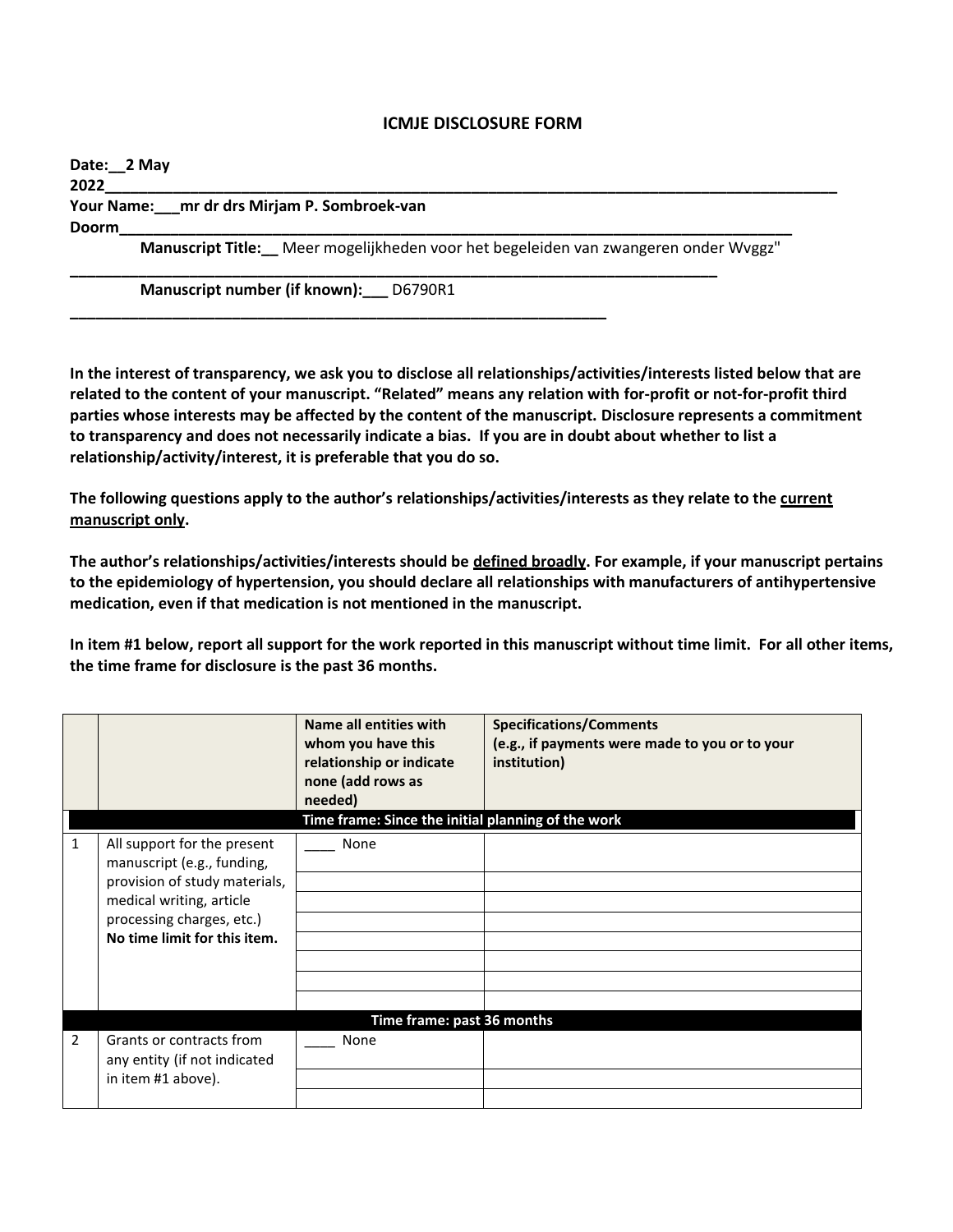| 3              | Royalties or licenses                                    | None |  |
|----------------|----------------------------------------------------------|------|--|
|                |                                                          |      |  |
|                |                                                          |      |  |
| $\overline{4}$ | Consulting fees                                          | None |  |
|                |                                                          |      |  |
|                |                                                          |      |  |
| 5              | Payment or honoraria for<br>lectures, presentations,     | None |  |
|                | speakers bureaus,                                        |      |  |
|                | manuscript writing or<br>educational events              |      |  |
| 6              | Payment for expert<br>testimony                          | None |  |
|                |                                                          |      |  |
|                |                                                          |      |  |
| $\overline{7}$ | Support for attending<br>meetings and/or travel          | None |  |
|                |                                                          |      |  |
|                |                                                          |      |  |
| 8              | Patents planned, issued or<br>pending                    | None |  |
|                |                                                          |      |  |
|                |                                                          |      |  |
| 9              | Participation on a Data<br>Safety Monitoring Board or    | None |  |
|                | <b>Advisory Board</b>                                    |      |  |
|                |                                                          |      |  |
| 10             | Leadership or fiduciary role<br>in other board, society, | None |  |
|                | committee or advocacy                                    |      |  |
|                | group, paid or unpaid                                    |      |  |
| 11             | Stock or stock options                                   | None |  |
|                |                                                          |      |  |
|                |                                                          |      |  |
| 12             | Receipt of equipment,<br>materials, drugs, medical       | None |  |
|                | writing, gifts or other<br>services                      |      |  |
| 13             | Other financial or non-                                  | None |  |
|                | financial interests                                      |      |  |
|                |                                                          |      |  |
|                |                                                          |      |  |

**Please place an "X" next to the following statement to indicate your agreement:**